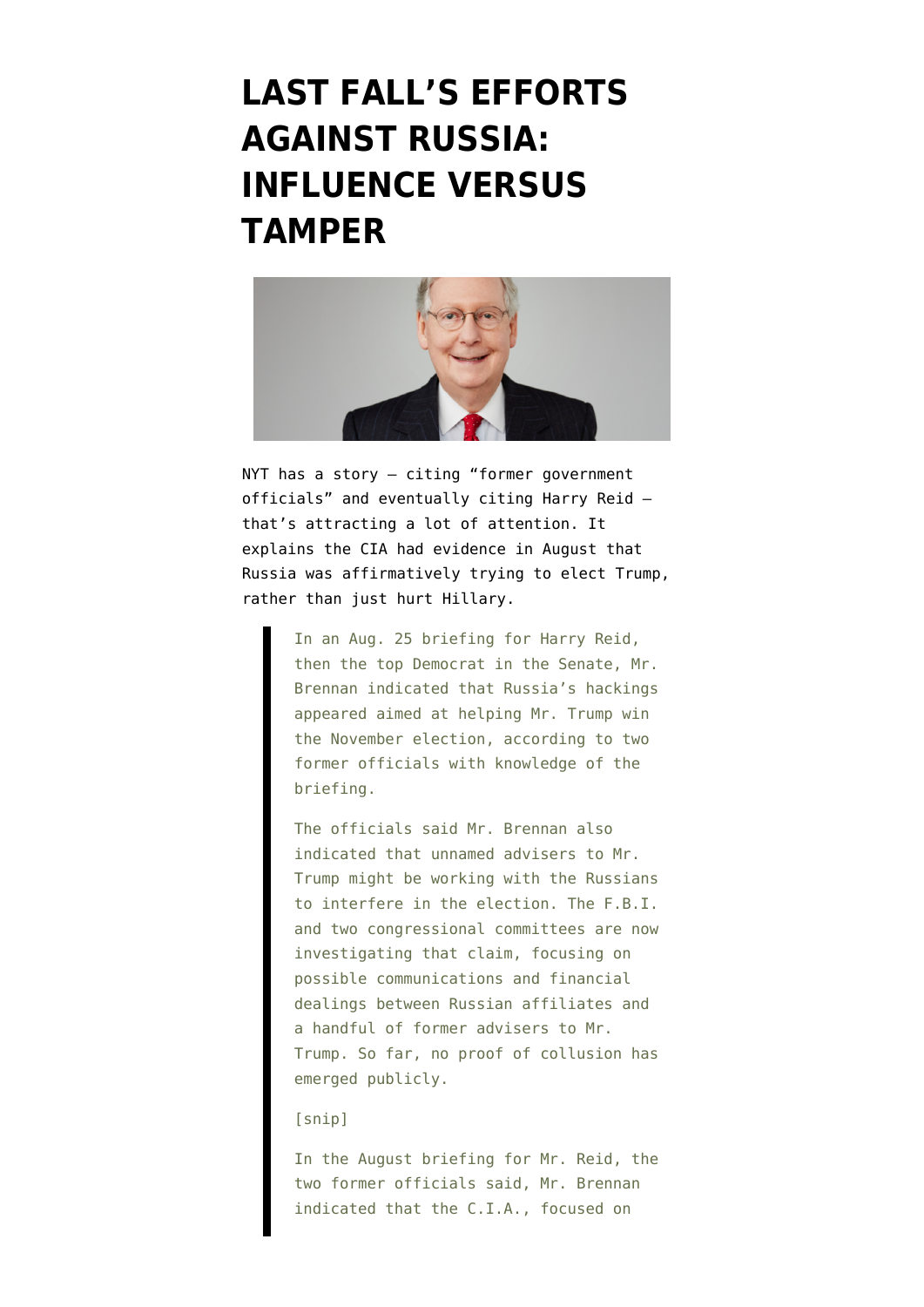foreign intelligence, was limited in its legal ability to investigate possible connections to Mr. Trump. The officials said Mr. Brennan told Mr. Reid that the F.B.I., in charge of domestic intelligence, would have to lead the way.

Given Jim Comey's description of the FBI assessment Russia wanted to elect Trump — which he described as an "enemy of my enemy" approach, rooting against the Pats at all times because he's a Giants fan — and given the NSA's continued moderate confidence in this claim, I don't make too much of the CIA claim. Furthermore, given Roger Stone's public exchanges with Guccifer 2 in the weeks leading up to this briefing (and CIA's purported prohibition on involvement in domestic affairs), I also don't put too much stock in CIA's evidence of Russian coordination. In precisely this period, after all, Brennan continued to publicly brief that Putin was out of his depth, which seemed then and seems even more now to underestimate Putin's ability to play the United States.

The line about Brennan saying FBI would have to investigate the ties between Trump and Putin also reminds me of the recent complaint, [laundered through BBC's Paul Wood,](https://www.emptywheel.net/2017/03/30/bbcs-fisa-reporter-argues-cia-should-lead-trump-investigation/) that FBI is fucking up the investigation and CIA should take the lead.

The rest of the article includes partisan details that have attracted a lot of attention but that — in light of [this Lisa Monaco](https://web-beta.archive.org/web/20170404030520/http://www.politico.com/magazine/story/2017/04/lisa-monaco-the-full-transcript-214974) [interview](https://web-beta.archive.org/web/20170404030520/http://www.politico.com/magazine/story/2017/04/lisa-monaco-the-full-transcript-214974) — seem to miss some distinction. The NYT describes a conflict between a bipartisan statement about the integrity of the election and a more assertive statement implicating Russia with influencing the outcome of the election.

> In the briefings, the C.I.A. said there was intelligence indicating not only that the Russians were trying to get Mr.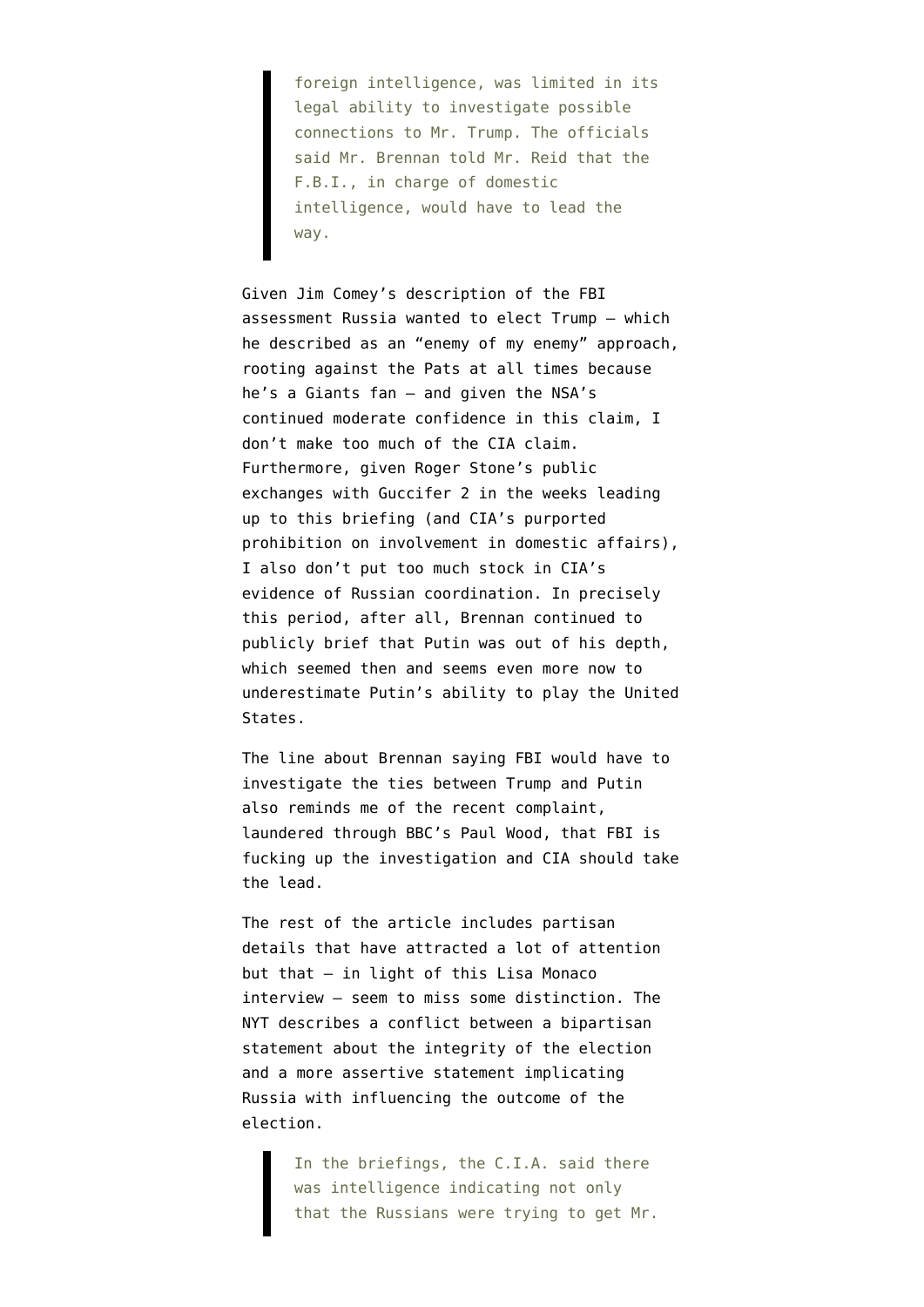Trump elected but that they had gained computer access to multiple state and local election boards in the United States since 2014, officials said.

Although the breached systems were not involved in actual vote-tallying operations, Obama administration officials proposed that the eight senior lawmakers write a letter to state election officials warning them of the possible threat posed by Russian hacking, officials said.

But Senator Mitch McConnell of Kentucky, the Republican majority leader, resisted, questioning the underpinnings of the intelligence, according to officials with knowledge of the discussions. Mr. McConnell ultimately agreed to a softer version of the letter, which did not mention the Russians but warned of unnamed "malefactors" who might seek to disrupt the elections through online intrusion. [The letter](http://www.politico.com/f/?id=00000157-7606-d0b2-a35f-7e1f2aac0001), dated Sept. 28, was signed by Mr. McConnell, Mr. Reid, Speaker Paul D. Ryan and Representative Nancy Pelosi, the ranking Democrat.

On Sept. 22, two other members of the Gang of Eight — Senator Dianne Feinstein and Representative Adam B. Schiff, both of California and the ranking Democrats on the Senate and House intelligence committees — released their own statement about the Russian interference that did not mention Mr. Trump or his campaign by name.

## Here's the [full statement](https://www.feinstein.senate.gov/public/index.cfm/press-releases?ID=A04D321E-5F86-4FD6-AD8E-7F533E1C2845) from Feinstein and Schiff:

Based on briefings we have received, we have concluded that the Russian intelligence agencies are making a serious and concerted effort to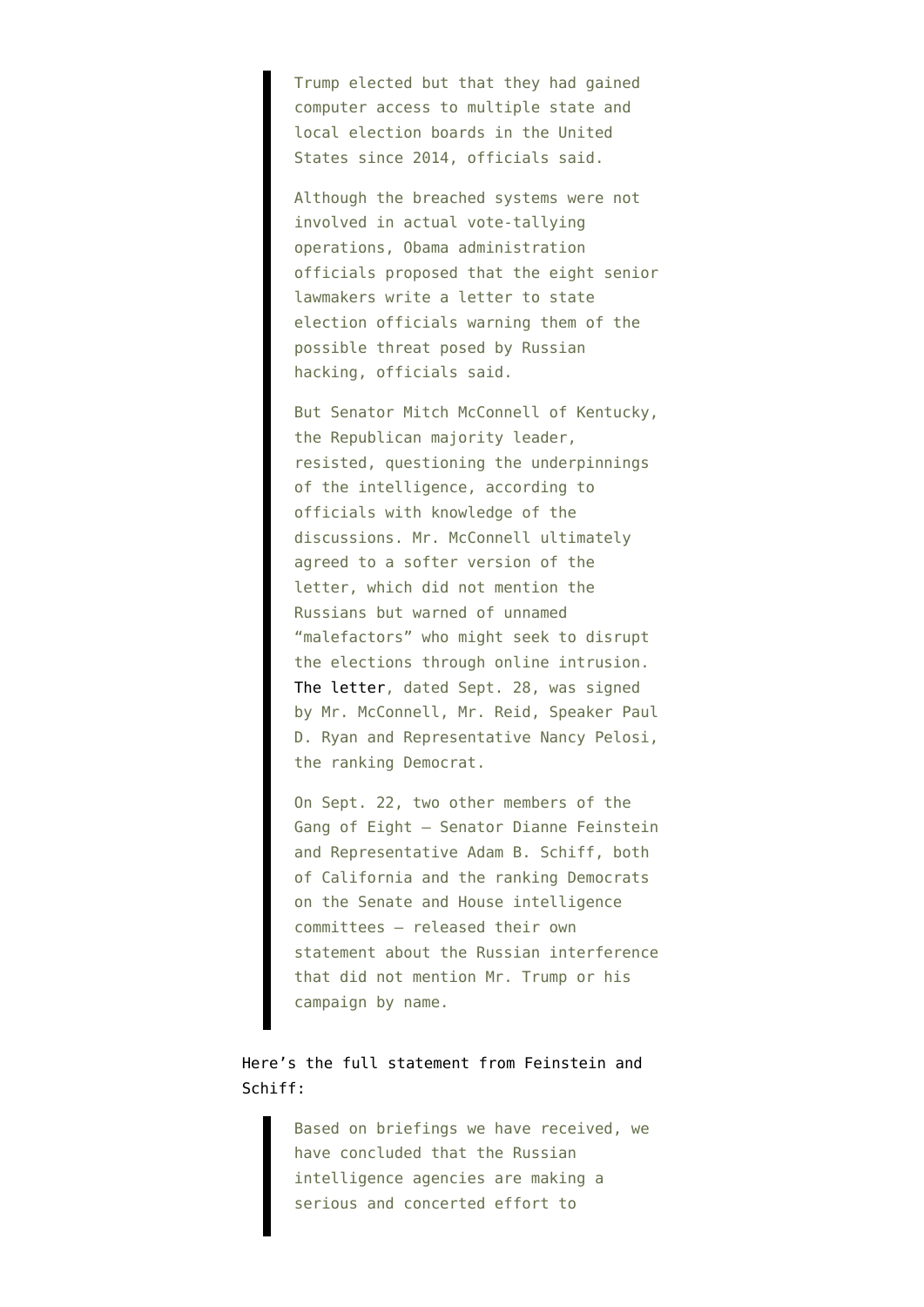influence the U.S. election.

At the least, this effort is intended to sow doubt about the security of our election and may well be intended to influence the outcomes of the election—we can see no other rationale for the behavior of the Russians.

We believe that orders for the Russian intelligence agencies to conduct such actions could come only from very senior levels of the Russian government.

We call on President Putin to immediately order a halt to this activity. Americans will not stand for any foreign government trying to influence our election. We hope all Americans will stand together and reject the Russian effort.

Note the difference in emphasis: the letter from Congressional leaders emphasizes voting apparatus. Also note (and I suspect this is far more important than any report has yet made out) the letter Mitch McConnell was willing to sign states clearly that voting systems are *not* being designated critical infrastructure (which Jeh Johnson tried to do in early January, to much resistance from the states).

> We urge the states to take full advantage of the robust public and private sector resources available to them to ensure that their network is secure from attack. In addition, the Department of Homeland Security stands ready to provide cybersecurity assistance to those states that choose to request it. Such assistance does not entail federal regulation or binding federal directives of any kind, and we would oppose any effort by the federal government to exercise any degree of control over the states' administration of elections by designating these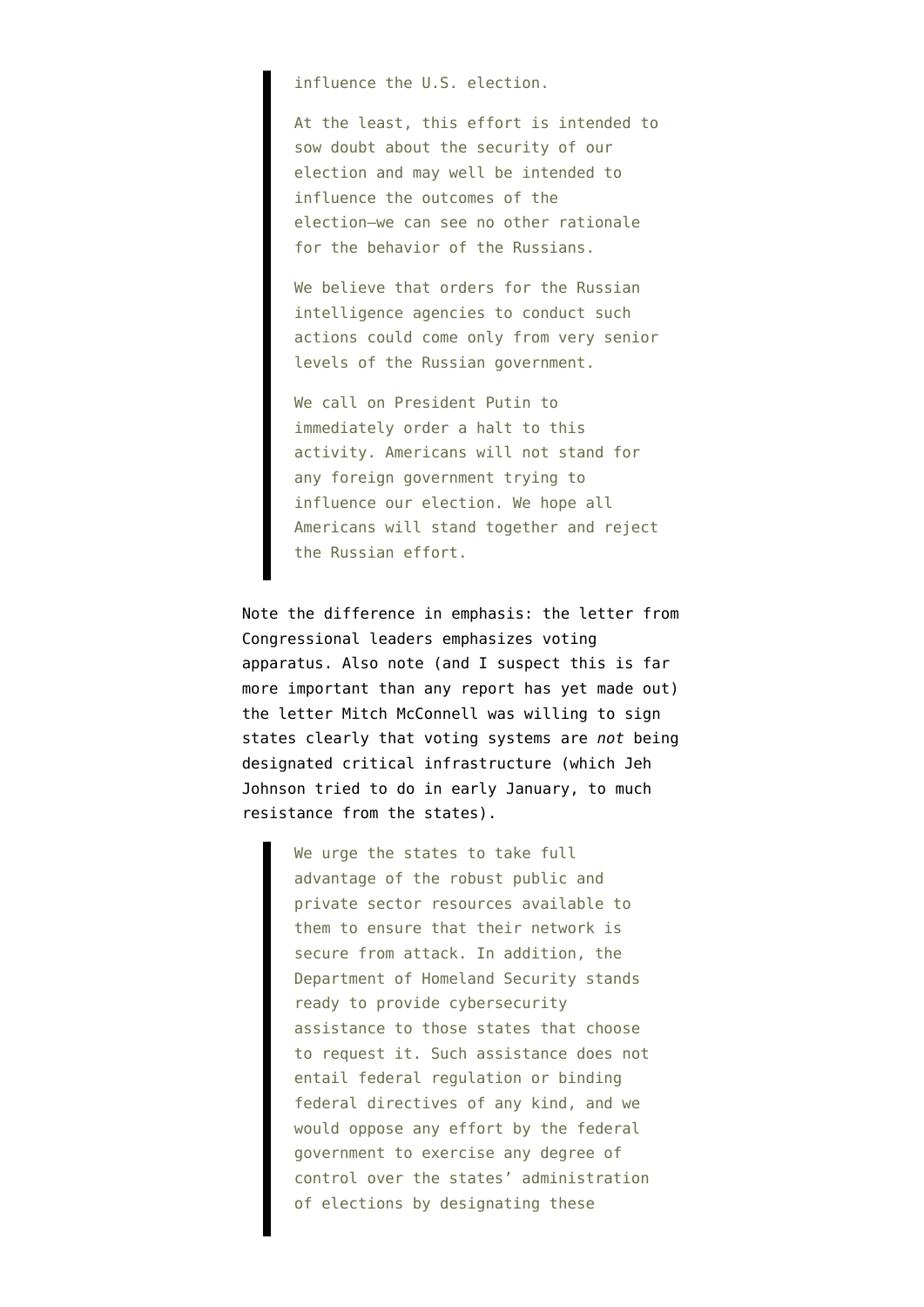#### systems as critical infrastructure.

In other words, the Democrats wanted this to be about Russian *influence*, whereas the government was primarily worried about Russia affecting the outcome of the election at the polls.

Here's how Monaco [described](https://web-beta.archive.org/web/20170404030520/http://www.politico.com/magazine/story/2017/04/lisa-monaco-the-full-transcript-214974) the effort, which she describes as largely successful.

> [M]y own view on that is we did not want to do anything to do the Russians' work for them by engaging in partisan discussion about this, which is why we were so intent upon getting bipartisan support, and ultimately, we did so from the House and Senate leadership, in trying to get the state and local governments to work with us to shore up their cybersecurity.

> We made a specific effort to go to Congress, to say we want bipartisan support for state governments to take us up on our offer to shore up their cybersecurity in their election systems, because there was a tremendous amount of resistance. This is an election year, I think there was a view that we—if we came to state and municipal governments and said, "We want to help you shore up your cybersecurity for your election system," they viewed it as a big federal takeover.

> We really needed bipartisan support for the efforts we were making, largely out of the Department of Homeland Security. Ultimately, that turned out to be a smart way of doing business, and we ended up having 48 of 50 states take us up on our offer, but we needed bipartisan support to do it. Ultimately, that turned out to be a smart way of doing business, and we ended up having 48 of 50 states take us up on our offer, but we needed bipartisan support to do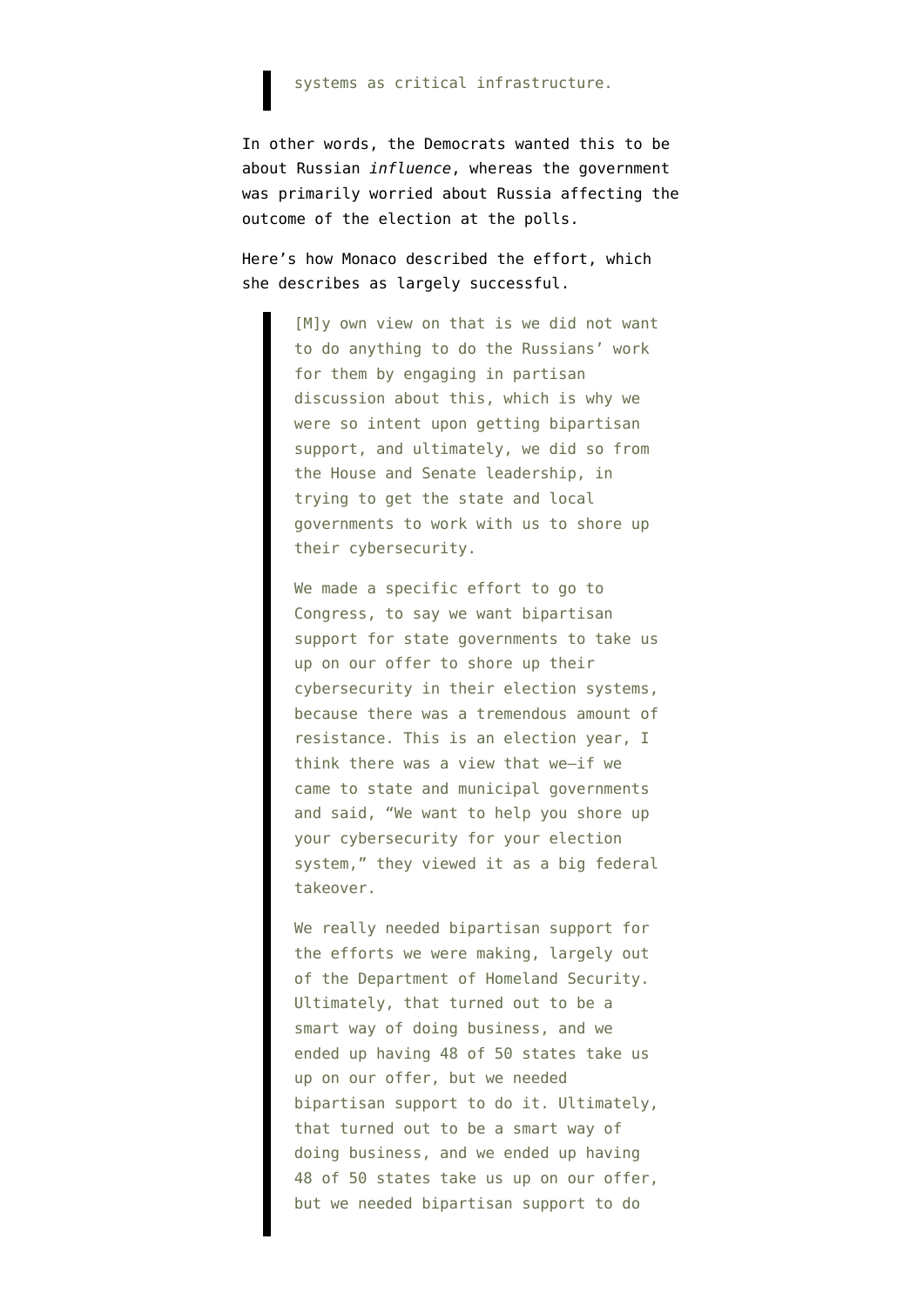## it.

For Monaco, the effort was entirely about convincing states to accept help from DHS to ensure the machines counting the vote would not be compromised in a way that would affect the vote, not about the theft of emails from the DNC.

Incidentally, one of the two states that refused DHS help [was Georgia](https://www.cyberscoop.com/georgia-hack-dhs-brian-kemp-jeh-johnson/), which of course is conducting an election to replace Tom Price as we speak, and which accused DHS of trying to hack its systems in the weeks after the election.

Two more comments on this. First, Mitch McConnell appears to have been in the right on this. Public discussion of the probes at the time noted that such hacks had happened in the past and generally sought credentials, not voting information. DHS released a [warning](https://publicintelligence.net/dhs-election-cyber-threats/) on the polling probes on September 20, a week before the Leaders' statement was released, and it still discussed the probes in terms of stealing PII.

> (U//FOUO) DHS has no indication that adversaries or criminals are planning cyber operations against US election infrastructure that would change the outcome of the coming US election. Multiple checks and redundancies in US election infrastructure—including diversity of systems, non-Internet connected voting machines, pre-election testing, and processes for media, campaign, and election officials to check, audit, and validate results—make it likely that cyber manipulation of US election systems intended to change the outcome of a national election would be detected.

> (U//FOUO) We judge cybercriminals and criminal hackers are likely to continue to target personally identifiable